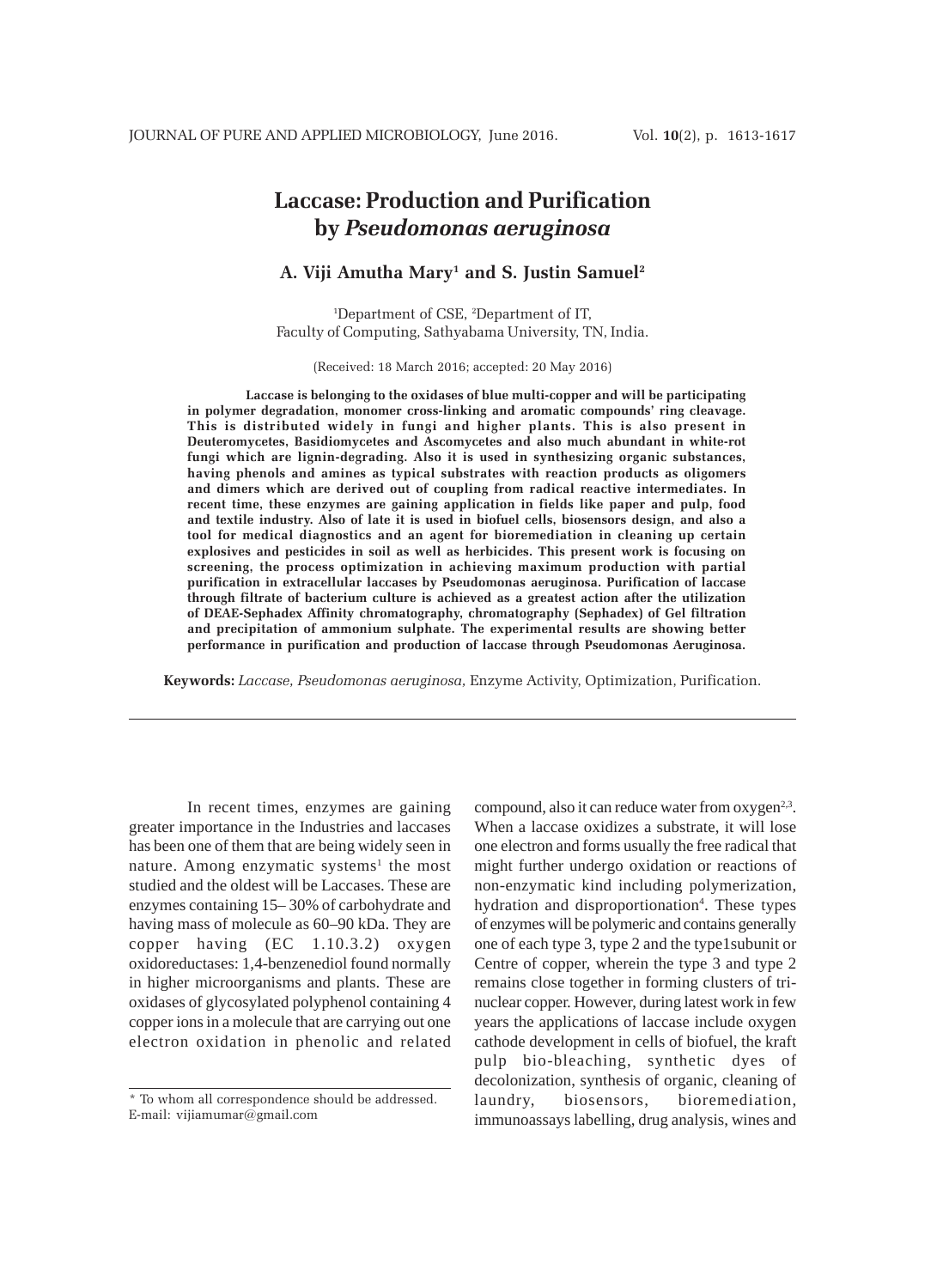juices clarification, laccase fungicidal design and preparations for bactericidal. The Laccases have been distributed widely in insects, fungi, higher bacteria and plants. In the plants, the laccases will be found in turnip, cabbages, potatoes, apples, pears, and various other vegetables. Theseare isolated from Deuteromycteous; Ascomyceteous and the Basidiomycetous fungi having more than sixty fungal strains belonging to it<sup>3</sup>. The fungi of white-rot Basidiomycetes can degrade efficiently the lignin available in comparison with Deuteromycetes and Ascomycetes which are oxidizing compounds of phenolic to yield phenoxy radicals along with quinines<sup>5</sup>. The Laccases are playing very important part in pulp and paper industry, food industry, the textile industry, cosmetics, synthetic chemistry, biodegrading phenolic environmental pollutant, removing endocrine disruptors and soil bioremediation<sup>2</sup>. The Laccases could be categorized as two groups depending on their source as either fungal or plant. But however these laccases (diphenol oxidases) were found in insects and bacteria. This enzyme belongs to copper protein containing four ions of metal categorized as three kinds commonly known as T3, T2 and T1. The blue color in the enzyme is due to T1 copper and its absorbance is characteristically about 610nm. The characteristics signal of EPR is generated by T2 copper but detecting it spectromatically is not possible, whereas the diamagnetic T3 copper is bi-nuclear. The main objective of this study is developing a purification procedure for extracellular laccases found in Pseudomonas aeruginosa, and determining individual catalytic and physicochemical properties of the enzymes and studying the property of kinetics of these enzymes. **Related study of laccase**

#### **Sources and mechanism of laccase**

The Laccase is found generally in fungi and higher plants but in a recent study it is found in certain bacteria like Marinomonas mediterranea S.lavendulae, and S.cyaneus $6-8$ . The laccases will appear more in the fungi, than higher plants. The Basidiomycetes like Phanerochaete chrysosporium, Lenzites, betulina and Theiophora terrestris<sup>9</sup>, and white-rot fungi<sup>10, 11</sup> like Trametes versicolour<sup>14</sup>, Pleurotus ostreatus<sup>13</sup>, and Phlebia radiate<sup>12</sup> will also be producing laccase. Many species of Trichoderma like T. longibrachiatum<sup>16</sup> and T. harzianum, T. atroviride<sup>15</sup> are sources for laccases. Laccase taken from Monocillium indicum has been characterized as first laccase showing peroxidase activity as taken from Ascomycetes. Pycnoporus cinnabarinus is producing laccase in the form of ligninolytic enzyme, whereas Pycnoporus sanguineus is producing laccase in the form of phenol oxidase. The laccase in plants is playing a role for lignifications while in fungi its role is in implicating sporulation, delignification, and formation of fruiting body, plant pathogenesis and pigment production<sup>19, 20</sup>. The catalysis of laccase is occurring because one oxygen is getting reduced into water that is accompanied with oxidation of single electron having broad range of compounds in aromatic category that includes aromatic amines<sup>9</sup>, monophenols substituted with methoxy and polyphenol<sup>10</sup>. Laccases is containing four atoms of copper termed as Cu T1 (where this reducing substrate is binding) and cluster of T3/ T2 trinuclear copper (electron transferred from copper of type I to the copper of type II and copper of type III trinuclear cluster and also oxygen reduction into water in trinuclear cluster)<sup>3</sup>. The four ions of copper are categorized as (T3) Type 3, (T2) Type 2 and (T1) Type 1. The three types could be distinguished with the use of Electronic Paramagnetic Resonance (EPR) and UV/visible spectroscopy.

#### **Properties of laccase enzyme**

The Laccases are usually tetrameric glycoprotein, monomeric and dimeric. Glycosylation is playing an essential role in susceptibility of proteolytic degradation, secretion, copper retention and thermal stability. When purified, laccase enzymes could demonstrate considerable amount of heterogeneity. The composition of glycoprotein and Glycosylation content varies as the medium composition is growing.

#### **Applications of laccase**

The Laccase is essential because it can oxidize both the nontoxic and toxic substrates. It is used in industry of food processing, textile industry, chemical industry, industry of wood processing, and pharmaceutical industries. This enzyme will be very specific, sustainable ecologically and can be proficient catalyst.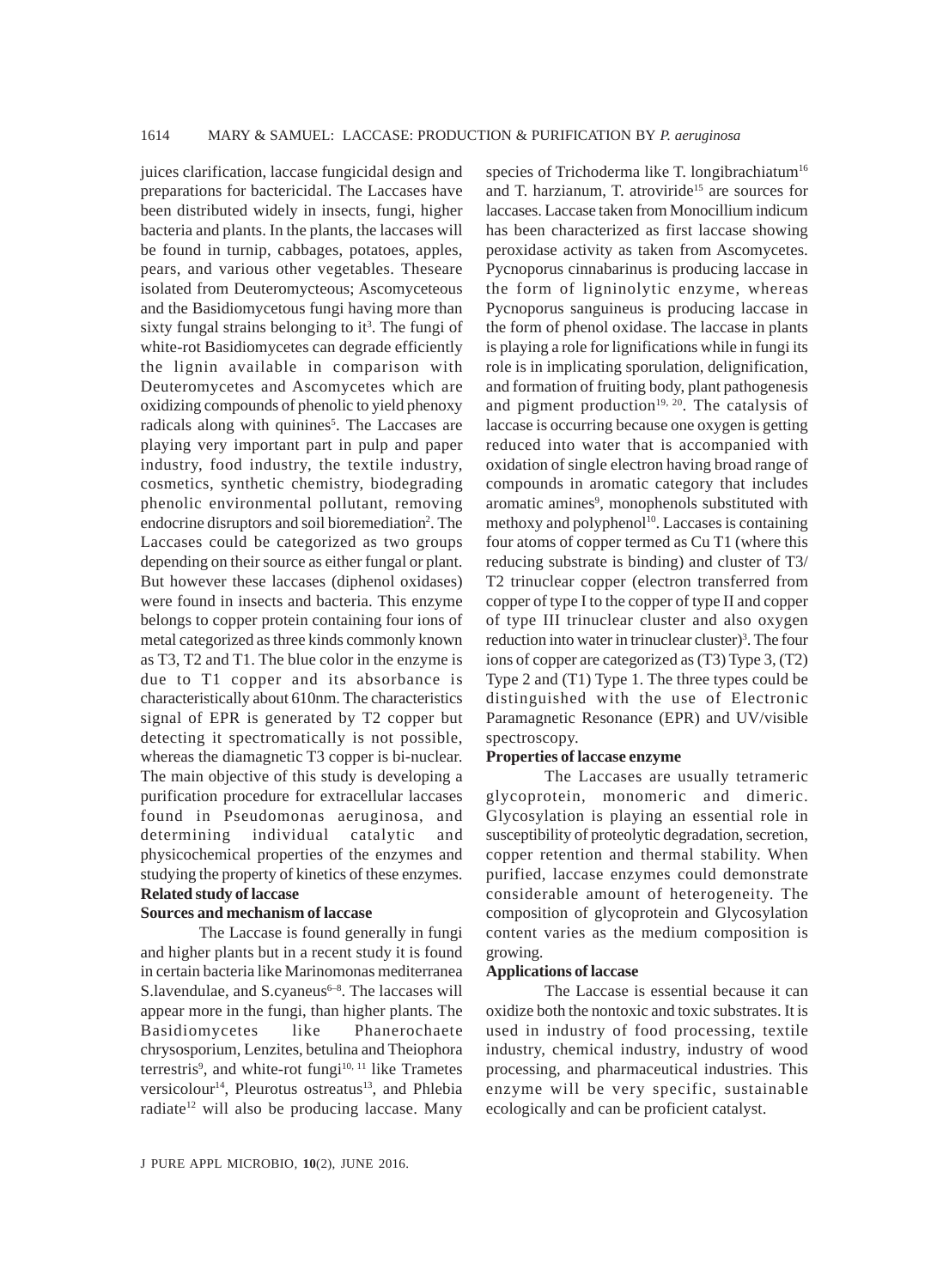#### **Proposed work Overview**

The Laccase is polyphenol oxidase containing copper which can act on broad ranges of substrates. This present work is focusing on optimization of process parameters and screening, to achieve maximum purification and production of extracellular-laccases through Pseudomonas aeruginosa.

## **Laccase production**

The production of Laccase through Pseudomonas aeruginosa is confirmed with use of a media of Nutrient agar containing guaiacol 0.01% as an indicator compound. The reddish brown color zone is observed around colonies after the incubation @ 32ºC for a period of 6 days.

# **Optimization of culture conditions for enzyme production**

This is done through varying conditions of culture that is effecting laccase production and determining optimum conditions in the laccase production from the Pseudomonas aeruginosa. The Production medium will be used in analysis.

## **Effect of temperature**

To determine temperature's effect on the laccase production, production medium is inoculated in one ml culture Pseudomonas aeruginosa while incubating at the temperatures viz. 41, 33, 53 and 22ºC for a period of 24 - 48 h in pH 8. The Laccase assay is measured @ 520 nm. **Effect of pH**

Effect of the pH on the laccase production is carried out through incubating a flask having 100 ml media of production inoculated in one ml culture Pseudomonas aeruginosa in different pH 9, 12, 7, and 5 for a period of 24 48 h in optimized temperatures. The Laccase assay is measured @ 530 nm.

#### **Laccase activity**

Highest activity of laccase is observed in (0.0392 U/ml) 41ºC when slight decrease of enzyme activity is observed in (0.0389 U/ml) 52ºC. This present study will be contrasting with another study which was done by Ding *et al*., (2012); wherein influence of the temperature on laccase activity is studied and then reported as 60°C is optimal temperature aiding laccase activity. Whereas Adejoye and Fasidi (2009) have reported that the maximum of laccase activities is at 28°C  $(51.5 \pm 2.21 \text{ U/ml})$ . The incubation temperature is playing a very essential role in metabolic activities in microorganisms. This optimal temperature in laccase is differing greatly from the one strain to another. The decrease and increase in temperature is leading to gradual decrease of protein products. In this present investigation there has been some gradual increase of enzyme activities ranging from 41° to 22 C and @ 52°C enzyme activity starts decreasing.

## **Production and partial purification laccase**

For production of laccase, 12millilitre Nutrient broth is inoculated in loopful culture Pseudomonas aeruginosa for incubating in 32ºC @ 120 rpm. This culture is served as the seed culture for inoculating further after 24 h. A 100ml sterilized production media is prepared containing the carbon at optimized 2.5% and the nitrogen source having optimized pH in accordance tocomposition as stated by Unyaayar *et al*.,(2005) and sterilized cum inoculated in seed culture of 6% (v/v) and then incubated in optimized temperature with interval of optimized time. This redissolved protein is applied to column of Sephadex G-100, which is equilibrated with the buffer. This column is subsequently washed in equilibration buffer of







J PURE APPL MICROBIO*,* **10**(2), JUNE 2016.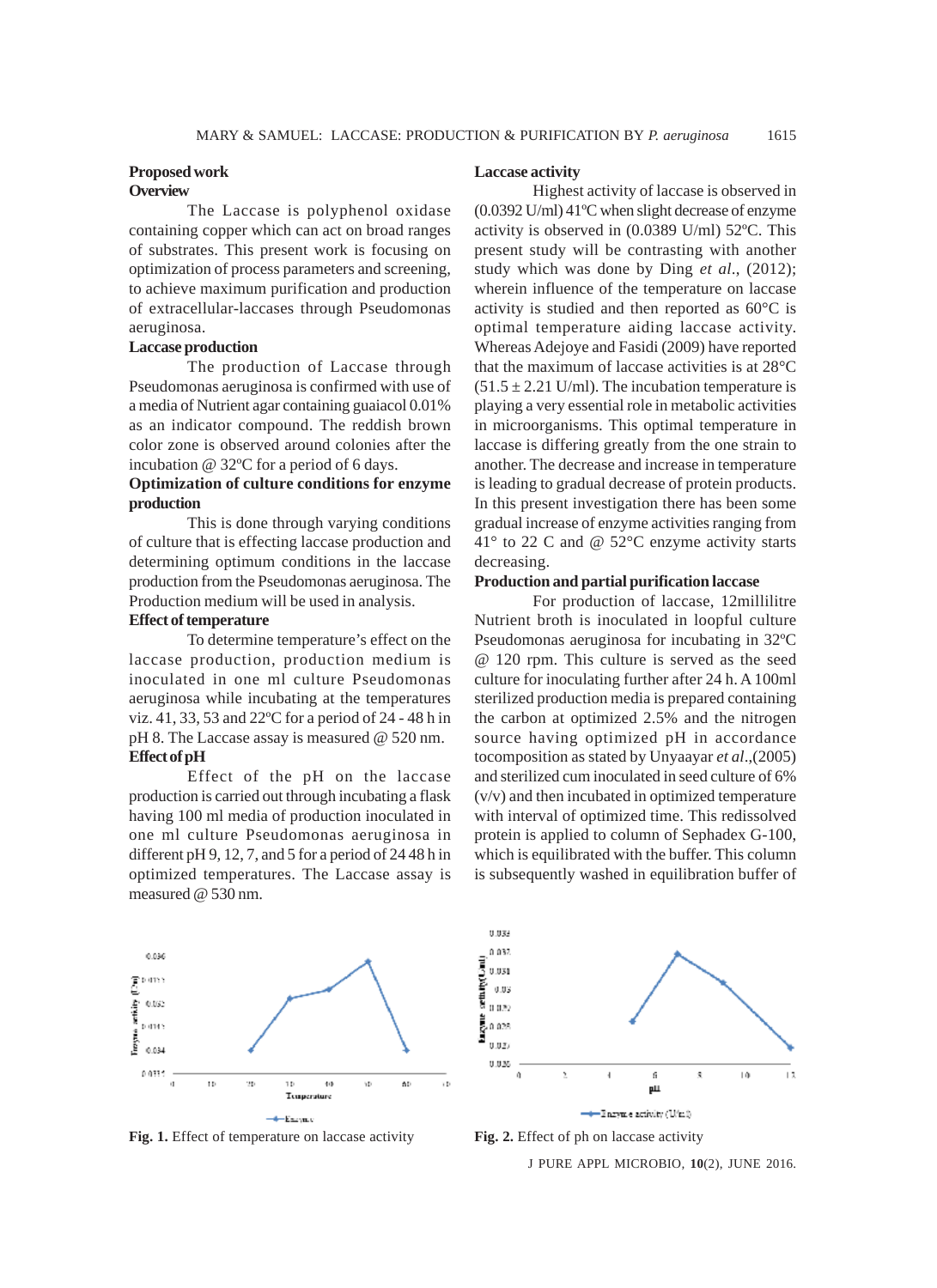790 ml, and these enzyme fractions are eluted with the gradient of linear concentration of 0.6 M NaCl in same buffer. The fractions having laccase activity are collected, subjected to dialysis using membrane and then loaded onto A-50 DEAESephadex. This column is elated and equilibrated with a buffer at the flow rate 0.8 ml/ min. The fractions having laccase activities are concentrated after collection.

## **Determination of molecular mass**

The method of Osborn and Weber is used to check homogeneity in enzyme preparation through SDS-PAGE. This separating gel is acrylamide 13% in 0.385 mol/L Tris·HClhaving buffer of pH 8.9 and the stacking gel is acrylamide 6% in the 0.067 mol/L Tris·HClhaving buffer 6.9. A weight marker of molecules is attained from the Bangalore Genei Pvt. Ltd. (India Bangalore) Gel and is run at the constant current of 22 mA.

# **Characterization of laccase**

## **Optimal pH and temperature** The optimal pH of laccase enzyme

activities were determined using the 12 ¼mol·L-1 ABTSas substrate in the buffer of 52 mmolL-1 sodium acetate at various pH (5.2 to 2.2) and the 12 ¼mol·L-1 ABTS in the buffer of 53 mmol·L-1 sodium phosphate at the various pH (10.00 to 6.0). The pH effect on enzyme activities and the stability is measured after the incubation at the different pH in 30 °C. The optimal temperatures for the laccase activities were determined at various temperatures (80 °C, 70 °C, 60 °C, 50 °C, 40 °C, 30 °C, 20 °C) by incubation of purified laccase in 10 ¼mol·L-1 ABTS with a buffer of 50 mmol·L-1 sodium acetate having (pH 4.5) for 2 hours stable heat. The stability heat in purified laccase is determined by the incubation of purified enzyme over 15 minute periods at various temperatures from 70 °C to 40 °C. After the incubation, enzyme activity is decided by the use of ABTS in 0.05 mol·L-1 acetate buffer.

## **RESULTS AND DISCUSSION**

#### **Effect of temperature on laccase activity**

The Effect of the temperature on the laccase activity Highest activity of laccase is observed in (0.0359 U/ml) 50ºC (Fig:1). This present study will be contrasting with study done by Ding *et al*., (2012) wherein influence of the temperature

J PURE APPL MICROBIO*,* **10**(2), JUNE 2016.

on the laccase activities were reported after a study at 60°C as optimum temperature in laccase activity. The incubation temperature is playing an essential role in metabolic activities in microorganisms. Optimum temperature in laccase is differing greatly from the one strain to another. The decrease and increase of temperature will lead to gradual decrease of protein products. And in this present investigation there is gradual increase of enzyme activity ranging from 40 -20°C and @ 60°C enzyme activity is found decreasing.

### **Purification of laccase**

Purified laccase is determined using SDS PAGE which is monomeric protein. This single band which is corresponding to relative 45 kDa and the marker of standard protein is showing it as the single polypeptide-protein. The suggestion by many of the reports is that molecular weight in protein is ranging from 80 – 30 kDa.

### **Effect of pH on laccase activity**

A highest activity of laccase is observed in (0.0319 U/ml) pH 7, while the lowest activity of laccase is observed in (0.0269 U/ml) pH 12 (Fig:2). This present study will be contrasting with study done by Ding *et al*., (2012) wherein the highest activity of laccase is reported in pH 3. This maximum release in laccase activity is at 0.25 U/ml of Ganoderma sp. as reported by Sivakumar *et al*., (2010) in pH 6.0.

#### **CONCLUSION**

The Laccases are versatile enzymes that can act as catalysts in oxidation reactions that are coupled in reduction of four-electron to molecular\ oxygen of water. They constitute multicopper enzymes that are broadly distributed in the fungi and higher plants. They tend to detoxify and decolorize the effluents of industries and help the treatment of wastewater. They can act both on the nonphenolic and phenolic compounds of ligninrelated and also environmental pollutants that are highly recalcitrant which helps researchers in placing them in different biotechnological applications. This is effectively used at pulp and paper industries, the xenobiotic degradation, bioremediation, textile industries and acting as a biosensor. In this research the laccase is purified and produced through pseudomonas aeruginosa. The Laccase from the Pseudomonas aeruginosa is